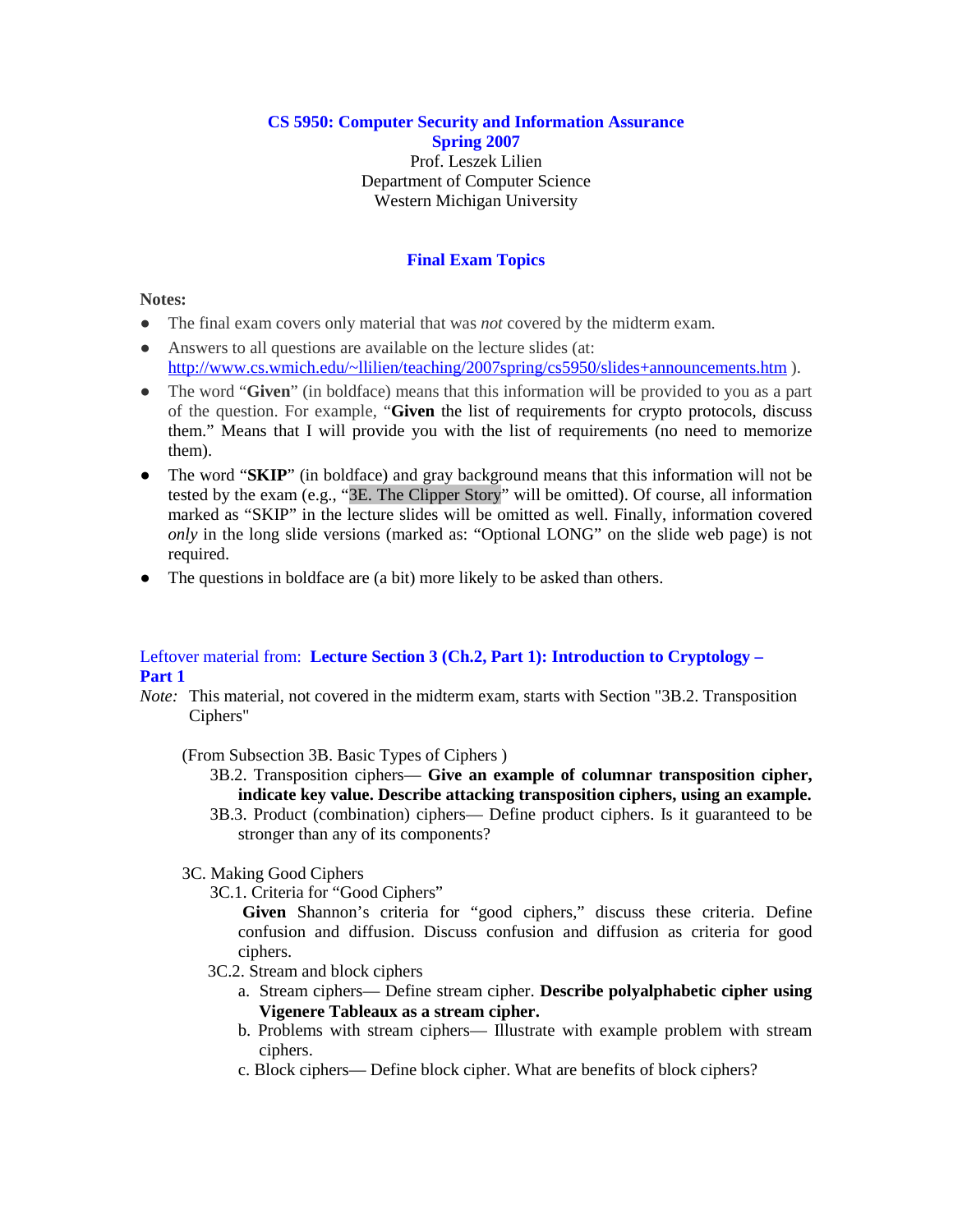- d. Pros / cons for stream and block ciphers— **Compare pros and cons for stream and block ciphers based on delay, error propagation, diffusion, and susceptibility to malicious insertion.**
- 3C.3. Cryptanalysis

 Define each one of 5 possible cryptanalyst attack approaches: ciphertext-only attack, known plaintext attack, probable plaintext attac, chosen plaintext attack, chosen ciphertext attack.

3C.4. Symmetric cryptosystems and asymmetric (public key) cryptosystems

 **Compare symmetric and asymmetric cryptography (in terms of: nr of keys, key secrecy, E/D secrecy, distribution of key or E/D, analogy to a safe or safe with a deposit slot).** 

- 3D. The DES Algorithm
	- 3D.1. Background and History of DES— **Motivation for DES.**
	- 3D.2. Overview of DES— **Given** figures showing basic encryption structure and key encryption structure, describe DES. Key length vs. effective key length. Problems with DES.
	- 3D.3. Double and Triple DES— Describe double DES (show formal notation). **Problem with double DES. Describe triple DES (show formal notation). What is the benefit of using triple DES.**

3D.4. Security of DES— Is DES insecure?

[**SKIP**—3E. The Clipper Story-----]

- 3F. The AES Algorithm
	- 3F.1. The AES Contest— **Given** list of NIST criteria for new encryption algorithm, discuss each criterion.
	- 3F.2. Overview of Rijndael— **Describe AES; specify key lengths and basic operations.**
	- 3F.3. Strength of AES— **What are strengths of AES?**
	- 3F.4. Comparison of DES and AES— Compare DES and AES w.r.t. block size, key length, design rationale, selection process, and source.

#### **Lecture Section 4 (Ch.2, Part 2): Introduction to Cryptology – Part 2**

- 4G. Public Key Encryption (PKE)
	- 4G.1. Motivation for PKE— Problems with symmetric key encryption. Inventors of the first asymmetric cryptosystem. **Describe the principles of asymmetric cryptosystems.** Nr of keys for n users? (compare with symmetric encryption)
	- 4G.2. Characteristics of PKE— **List PKE requirements. Compare speed of symmetric and asymmetric encryption—what are the consequences?**
	- 4G.3. RSA (Rivest-Shamir-Adelman) Encryption **Give formulas for RSA encryption and decryption.**
- 4H. The Uses of Encryption
	- 4H.1. Cryptographic Hash Functions

**strong hash fcn; collisions and attacks on message integrity**; file checksum; keyed crypto checksums (using DES, AES) vs. keyless crypto checksums (remember names MD5/MD4, SHA/SHS)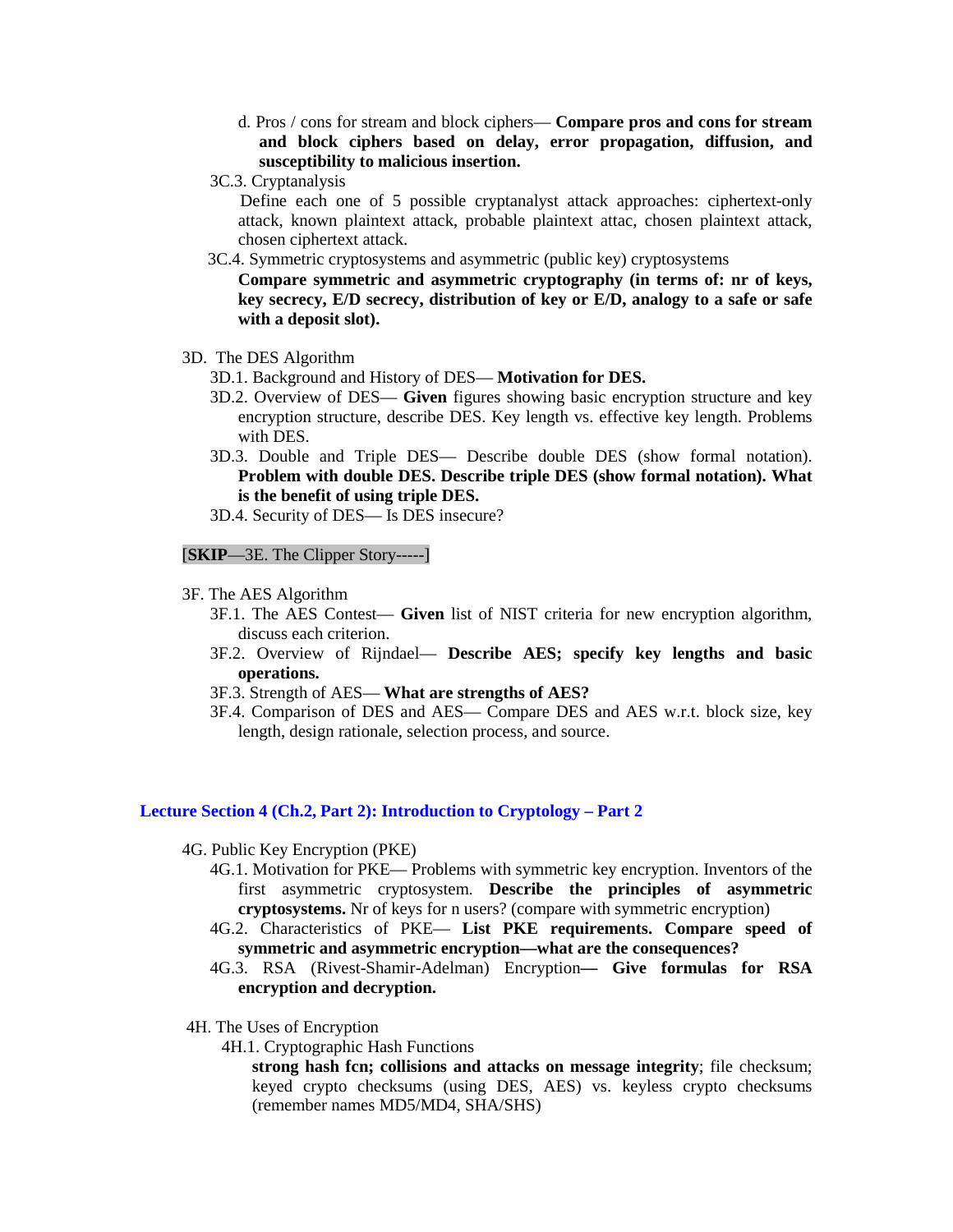### 4H.2. Key Exchange

motivation; **deriving symmetric key via PKE** – remember the "good" solution and problems with bad solutions;

4H.3. Digital Signatures (DSs)

motivation; roles for signatures; required and desirable properties for DSs; **scenario of sending and receiving a digitally signed msg (msg encrypted or not);** 

- 4H.4. Certificates
	- a. Introduction

**basic means of building trust; basic means of verifying trust;** what is the role of trusted third party (TTP) in interactions?

b. Trust Through a Common Respected Individual

give examples of Common Respected Individual in an organization; problems with using a Common Respected Individual; solutions to the problems with using a Common Respected Individual

- c. Certificates for Identity Authentication certificate structure; scenario of creating certificates within a company; **problems with certificates in multilevel certification hierarchy, and solution to the problem; requirements for a certification scheme**
- d. Trust Without a Single Hierarchy

**how trust established if there is no "natural" trust hierarchy (or trust authority) to rely on?** 

### **Lecture Section 5 (Ch.7, Part 2): Security in Networks – Part 2**

*Note*: Section numbers (and slide numbers if any) are from the SHORT version of this section.

*Note*: Textbook chapter Sections 7.1 and 7.1 are covered by Lecture Section 2 (Lecture Subsections 2.1 and 2.2, respectively).

Textbook chapter Sections 7.3 and 7.4 are covered by Lecture Section 5 (Lecture Subsections 5.1 and 5.2, respectively).

5.1. Network Security Controls

[**SKIP**: a. Introduction-----]

b. Security threat analysis

### **Name the 3 steps of security threat analysis.**

c. Impact of network architecture/design & implementation on security.

Name 2 or more means by which network architecture can improve security. Explain how they can improve it.

Explain and give examples how each of the following can improve network security:

segmentation, redundancy, avoiding, single points of failure.

Explain and give examples for cold, warm, and hot spares.

- d. Encryption
	- (d-i) Link encryption vs. end-to-end {e2e} encryption

Explain what is link encryption and e2e encryption. Draw appropriate figures.

In which cases link encryption is sufficient? When e2e encryption is needed?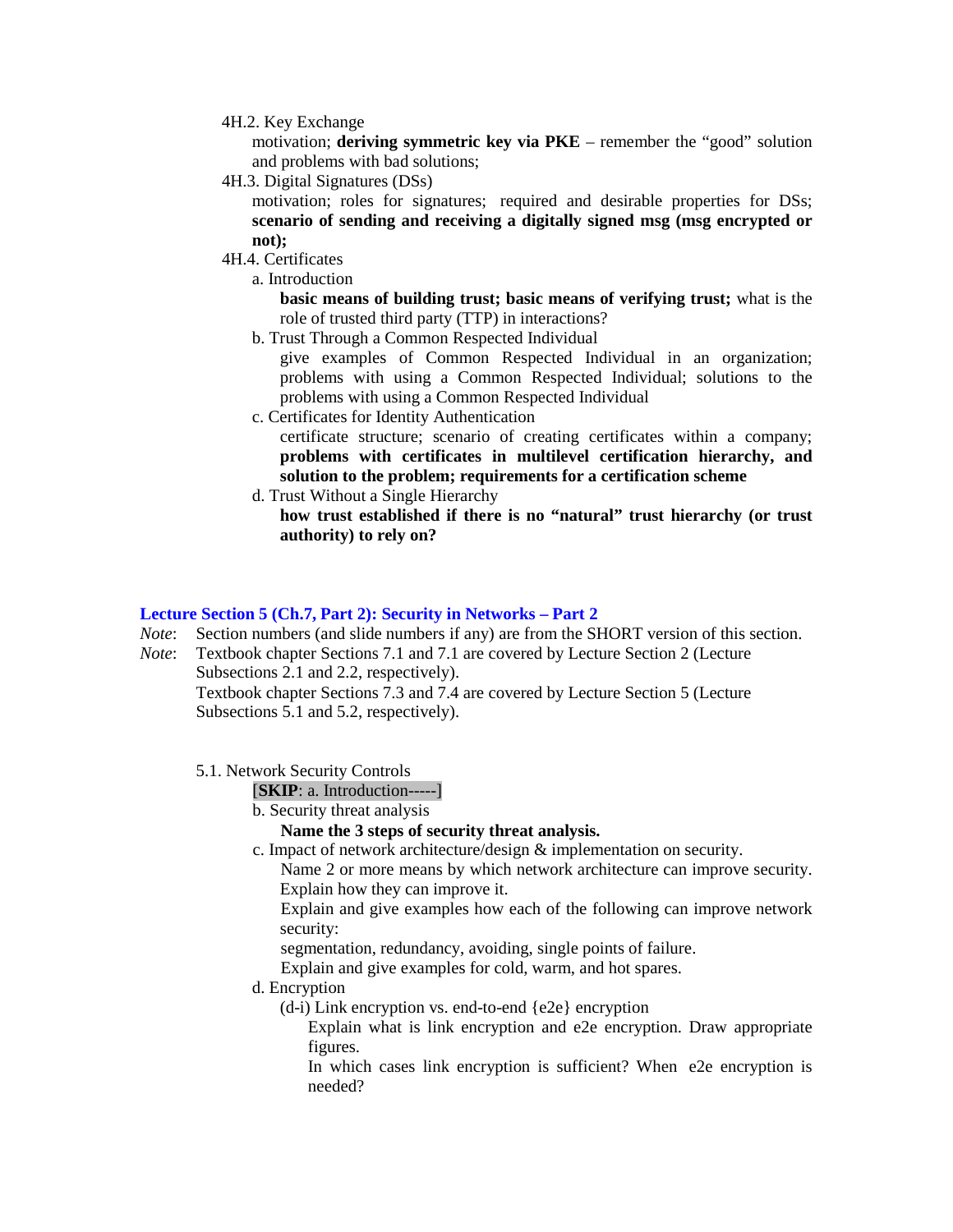**Compare link encryption and e2e encryption. Which is visible to a user or her application? Which is more efficient? Why?**

(d-ii) Virtual private network {VPN}

# **Explain what is VPN.**

Provide a scenario showing how it works.

(d-iii) PKI and certificates

Name 3 elements of PKI.

**Name at least 4 (of 5 discussed) PKI services.**

Explain the roles played by Certificate Authority (CA) and Registration Authority (RA). Give examples of analogous services in social systems (outside Cyberspace).

(d-iv) SSH protocol

Explain the role of the SSH protocol. What attacks does it protect against?

What service were replaced by the SSH protocol?

(d-v) SSL protocol (a.k.a. TLS protocol)

Explain the role of the SSL protocol. What attacks does it protect against?

**Give a full SSL use scenario (as discussed in class)**.

(d-vi) IPsec protocol suite

What is IPsec? What threats does it control? At which TCP/IP protocol layer does it run?

What are the main differences between IPv6 and IPv4?

What is: Security Association (SA)? Security Parameter Index (SPI)? Authentication header (AH)? Encapsulated security payload (ESP)?

**Give an IPsec use scenario**.

What is ISAKMP (Internet Security Association Key Management Protocol) and what are its roles?

(d-vii) Signed code

What is a partial solution to the malicious active code problem? How is it done?

[**SKIP** HERE-COVERED BELOW: (d-viii) Encrypted e-mail-----]

[**SKIP**: e. Message content integrity controls-----]

f. Strong authentication

[**SKIP** HERE: (f-i) One-time passwords-----]

[**SKIP** HERE: (f-ii) Challenge-response systems-----]

[**SKIP** HERE: (f-iii) Digital distributed authentication-----]

(f-iv) Kerberos

What is the role of Kerberos? What is its basic idea?

What are tickets in Kerberos?

List two user's steps needed to use Kerberos.

**Provide a full scenario of using Kerberos, showing interchange of information among user (U), Kerberos Server (KS), Ticket-Granting Server (T-GS), and the service requested by the user. Make sure that you show contents of messages, using the E(msg, key) notation where relevant**.

What is the security advantage of Kerberos? (Hint: it has to do with password use by Kerberos.)

Name at least 3 strengths of Kerberos (6 were named).

Name at least 4 weaknesses of Kerberos (7 were named).

g. Access controls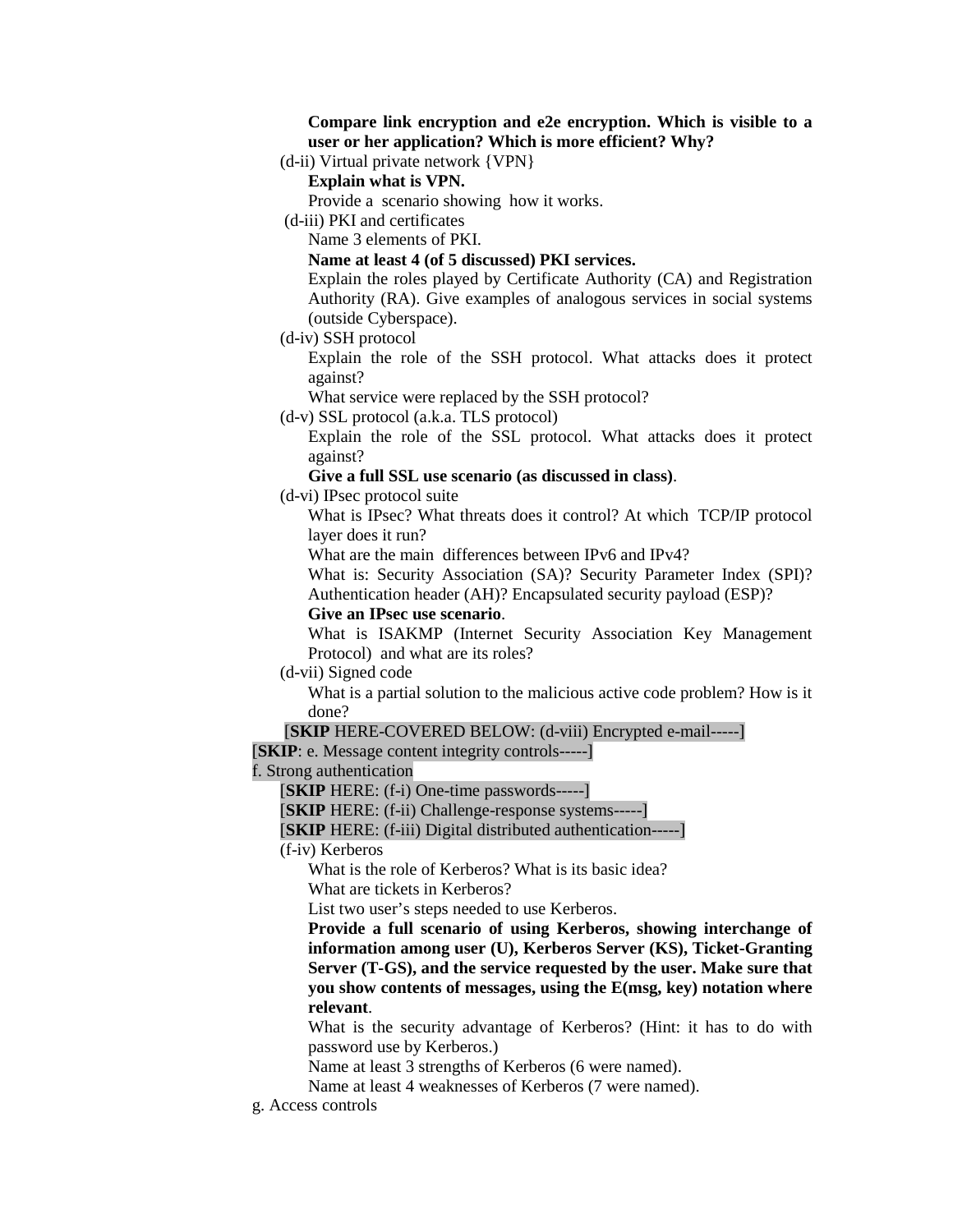Name two major mechanisms for access controls.

(g-1) ACLs on routers

## **What is the role of network routers?**

How to use ACLs on routers?

How ACLs should *not* be used on routers ("problems") and why?

(g-2) Firewalls

What is the role of firewalls? Compare security roles of firewalls and routers.

h. Intrusion Detection Systems: alarms and alerts

Show example of a 3-layer network protection using IDS as Layer 3. Give examples (name) mechanisms used in Layers 1 and 2. What is an IDS?

i. Honeypots

## **What is a honeypot? Name at least 2 (of 3 shown) ways of using it. How can it help design better security controls?**

j. Traffic flow security

Name 2 solutions available for preventing attackers from inferring occurrence/location of some event/structure from intensity of encrypted network traffic.

**Give an example scenario showing use of onion-routing. Point out why sender S and destination D remain unknown to intermediate nodes.**

[**SKIP**: k. Review of network security controls-----]

5.2. Network Security Tools

## 5.2.1. Firewalls

[**SKIP**: a. Introduction-----]

- b. What is a firewall?
	- What is a firewall?

How does firewall achieve its goal (how does it handle packets)?

What are two types of default firewall behaviors?

[**SKIP**: How do they correspond to security policy requirements w.r.t. firewalls?-----]

[**SKIP**: c. Firewall design

Name at least 2 firewall design principles.-----]

d. Types of firewalls

**List all 3 types of firewalls as discussed. List their subtypes as well.**

[**SKIP**: Guards are the most powerful among all types of firewalls. Would you recommend use of guards for all applications that require firewalls? Why or why not?-----]

[**SKIP**: (d-i) Packet filters

Name two types of packet filters.

# **What information can be used by packet filters to accept or reject packets? How does it affect their power of filtering?**

Can packet filters block only some commands of an application using a given port (such as Telnet using port 23)? Why or why not?

(d-i-1) Simple packet filters

**What is** *the* **difference between simple and stateful packet filters? How does it affect their capabilities?**

(d-i-2) Stateful packet filters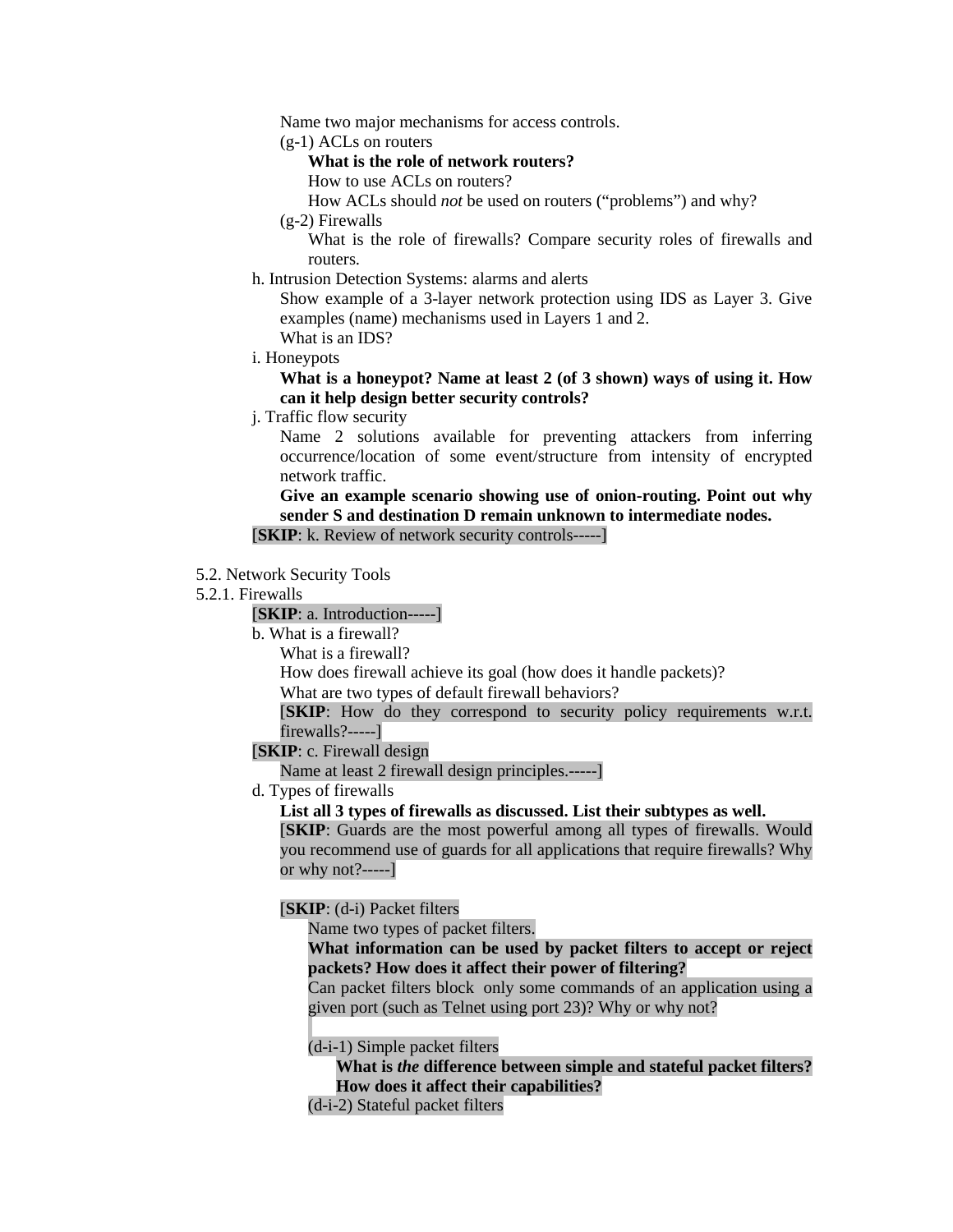Explain why remembering more previous packets can improve filtering done by stateful packet filters.-----]

[**SKIP**: (d-ii) Application proxies (incl. guides)

**Why app proxies are more powerful than even stateful packet filters?**

Can app proxies block only some commands of an application using a given port (such as Telnet using port 23)? Why or why not?

Give a scenario showing use of an application proxy (with a figure showing a few applications).

(d-ii-1) Guards

What is a guard? Is there a clear boundary between "regular" app proxies and guards? Why or why not?

What are the limitations of the power of guards?-----]

[**SKIP**: (d-iii) Personal firewalls

How personal firewalls differ from other firewalls?

**Would you recommend using personal firewalls on company's desktops connected by a LAN that has an application proxy firewall? Why or why not?**

**Which other security controls should be used together with personal firewalls?**-----]

[**SKIP**: e. Comparison of firewall types-----]

f. Example firewall configurations

Explain what is a DMZ. Draw a figure showing a DMZ (indicate DMZ by circling it).

g. What firewalls can—and can't—block

Why firewalls should be simple, with no functionality beyond what is needed for their basic filtering functions? Give examples of functionalities that should *not* be available on firewalls.

### 5.2.2. Intrusion Detection Systems

a. Introduction

Intrusion detection is often called the second line of defense. In this case, what is the first line of defense?

What is an IDS? Which of the following groups of users do they control: (1) insiders, (2) outsiders?

[**SKIP**: Why IDSs should operate in the stealth mode? How can this be assured?

**Draw a figure and indicate in it the only two recommended IDS interfaces. Explain how these interfaces should be used, especially how their uses should be restricted.**-----]

What is an anomaly? a misuse? How one is related to the other? Is an intrusion an anomaly, a misuse or both?

Define profiling. How is it used in IDSs?

b. Types of IDSs

**What are the types of IDSs w.r.t. to operation?**

[**SKIP**: (b-i) Signature-based IDSs

Define a signature-based IDS.

**Can signature-based IDSs detect new attacks? Why or why not?** List 2 or more problems with signature-based IDSs.-----]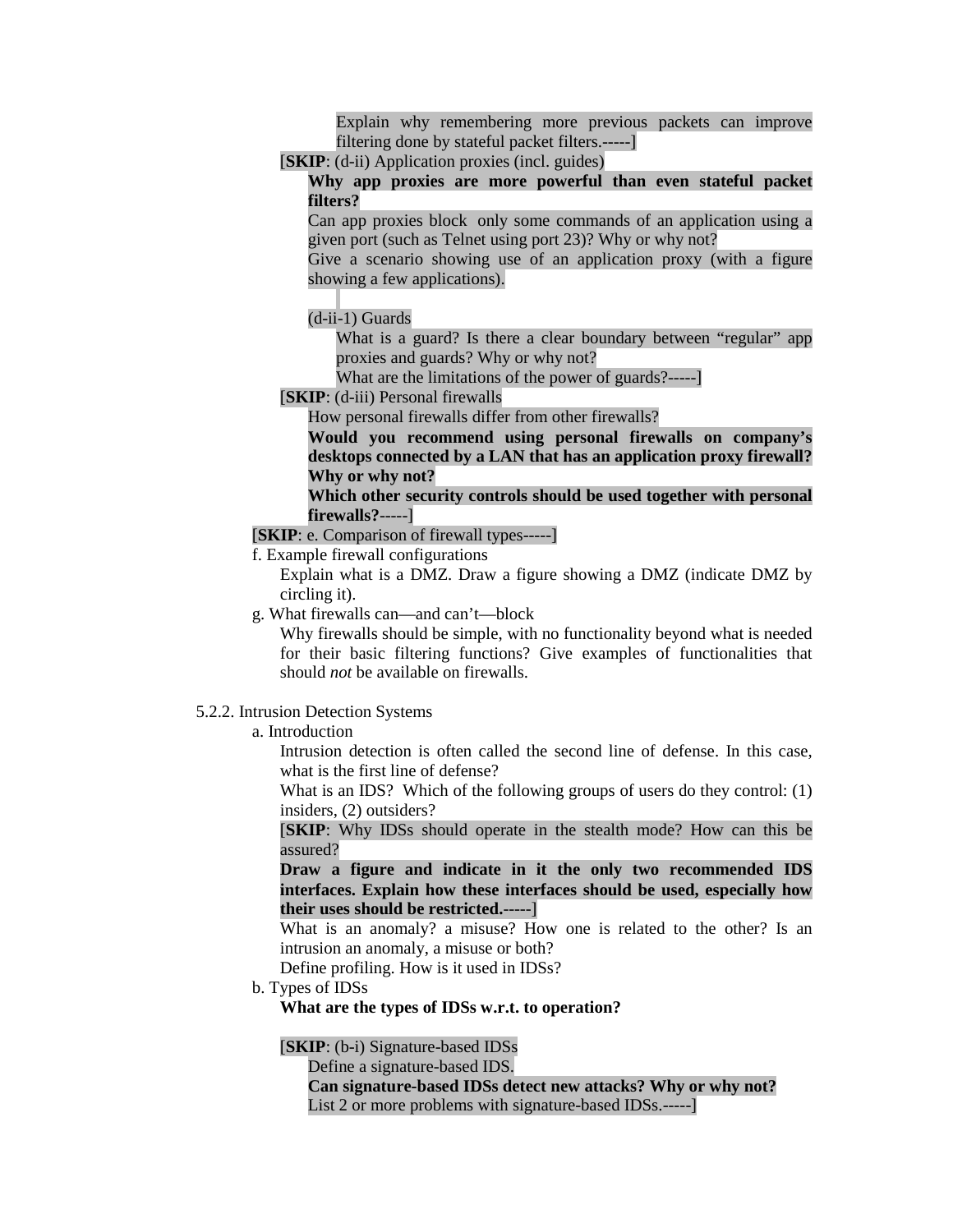# [**SKIP**: (b-ii) Anomaly-based IDSs

Define anomaly-based IDSs.

#### **Can anomaly-based IDSs detect new attacks? Why or why not?**

(b-ii-1) Misuse-based IDSs

Define a misuse-based IDS. How does it differ from signature-based IDSs and other anomaly-based IDSs?-----]

[**SKIP**: (b-iii) Other IDSs

What is a hybrid IDS?-----]

c. Goals for IDSs

List 2 or more categories of IDS responses.

[**SKIP**: d. IDS strengths and limitations

### **Name at least 2 strength and at least 2 limitations of IDSs (in general).**--- --]

### 5.2.3. Secure E-Mail

a. Introduction

Which of the C-I-A security properties are missing from typical e-mail usage?

- [**SKIP**: b. Security for e-mail
	- **Name at least 4 different threats to e-mail and the corresponding controls.**

Name at least 3 requirements for secure e-mail. Are all of them desirable for every message?-----]

c. Design of PEM (Privacy-enhanced Electronic Mail)

One of design goals for PEM (secure e-mail) was allowing PEM msgs travel as ordinary mail msgs. Why was it important?

**Give a scenario showing use of PEM. Use the E(msg, key) notation where appropriate. Draw a figure showing three components of PEM messages. Indicate which components include elements of the original user's message.**

[**SKIP**: Can PEM be used for anonymous e-mail? Why or why not?-----]

Name at least one of two major problems with PEM.

- e. Example secure e-mail systems
	- (e-i) PGP

[**SKIP**: What is PGP?-----]

What is keyring in PGP, and how is it used?

[**SKIP**: (e-ii) S/MIME

**What is the principal difference between PGP and S/MIME?**-----]

### **Lecture Section 6 (Ch.3): Program Security**

*Note*: Section numbers (and slide numbers if any) are from the SHORT version of this section.

What is the role of "program security"?

6.1. Secure Programs— Defining and Testing

a. Introduction

what is pgm security for user, for programmer, and for manager? **give a single scenario in which error, fault, and failure can be illustrated**;

list 3 basic approaches to having secure programs;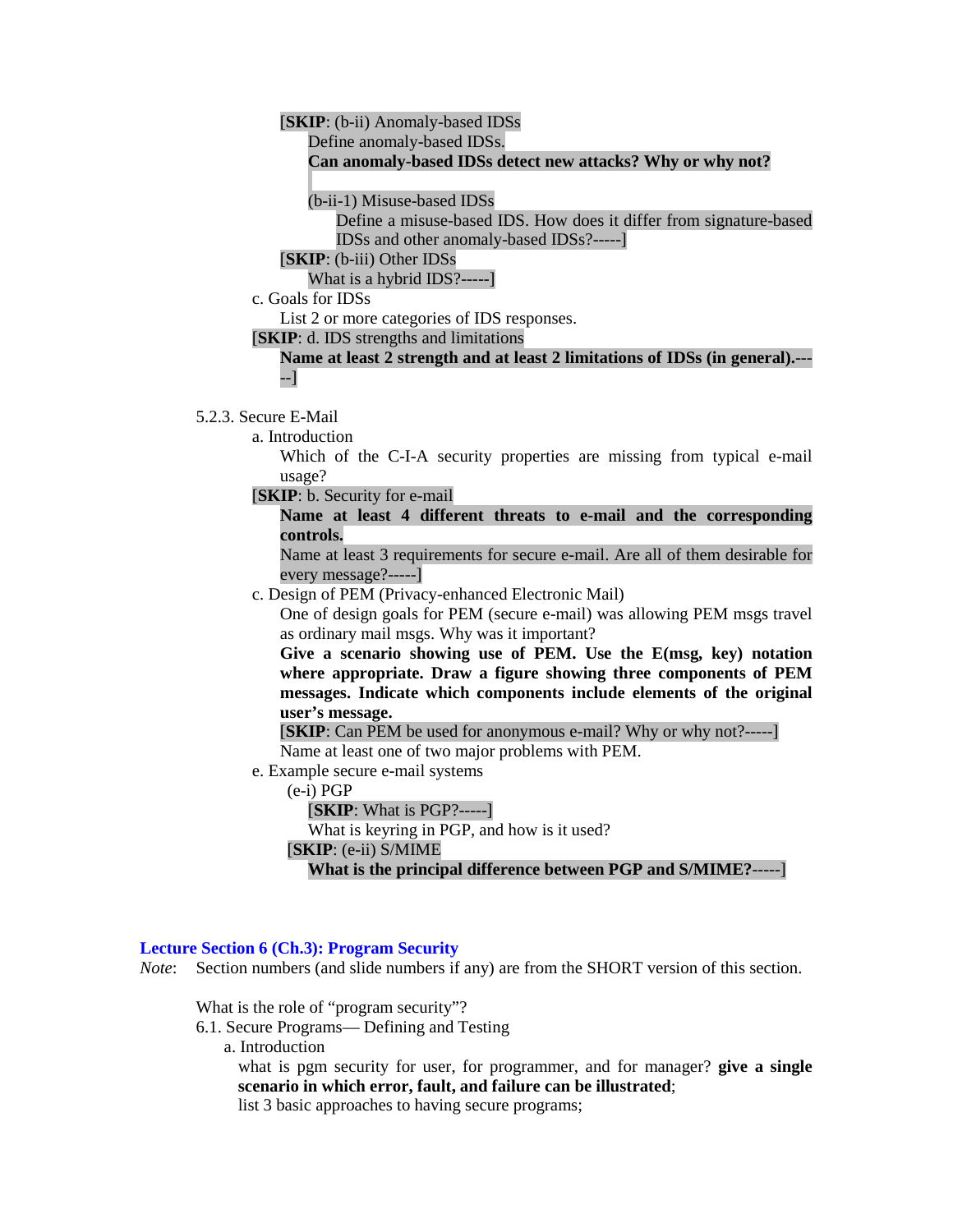| [SKIP: b. Judging S/w Security by Fixing Faults]                                                                                                    |
|-----------------------------------------------------------------------------------------------------------------------------------------------------|
| explain principle of the penetrate and patch approach to judging pgm security; what                                                                 |
| are shortcomings of the penetrate and patch approach?                                                                                               |
| c. Judging S/w Security by Testing Pgm Behavior                                                                                                     |
| explain principle of Testing Pgm Behavior approach to judging pgm security;                                                                         |
| why detecting a failure is not suffuicient?                                                                                                         |
| should we be concerned with inadvertent faults and failures? why?                                                                                   |
| what are the shortcomings of the Testing Pgm Behavior approach?                                                                                     |
| d. Judging S/w Security by Pgm Security Analysis                                                                                                    |
| explain principle of judging s/w security by Pgm Security Analysis-----]                                                                            |
| e. Types of Pgm Flaws                                                                                                                               |
| what are 2 major types of flaws? what are 2 types of intentional flaws? Give at least                                                               |
| 3 examples of inadvertent pgm flaws                                                                                                                 |
| 6.2. Nonmalicious Program Errors                                                                                                                    |
| a. Buffer overflows                                                                                                                                 |
| what is buffer overflow flaw? why is it dangerous?                                                                                                  |
| write a detailed scenario of a buffer overflow affecting a call stack area<br>(emphasize/explain how attacker achieves her goals)                   |
| what is web server (overflow) attack?                                                                                                               |
| b. Incomplete mediation                                                                                                                             |
| what is incomplete mediation?                                                                                                                       |
| write a detailed scenario showing incomplete mediation (emphasize/explain                                                                           |
| how attacker achieves her goals)                                                                                                                    |
| [SKIP: what are possible solutions for a server?-----]                                                                                              |
| c. Time-to-check to time-to-use errors (TOCTTOU)                                                                                                    |
| what is TOCTTOU?                                                                                                                                    |
| give example of TOCTTOU in computing (emphasize/explain how attacker                                                                                |
| achieves her goals)                                                                                                                                 |
| d. Combinations of nonmalicious program flaws                                                                                                       |
| why nonmalicious flaws are security threats?                                                                                                        |
|                                                                                                                                                     |
| 6.3. Malicious Code                                                                                                                                 |
| define what is "malicious code"                                                                                                                     |
|                                                                                                                                                     |
| 6.3.1. General purpose malicious code                                                                                                               |
| Introduction<br>a.                                                                                                                                  |
| are all viruses harmful? can viruses be transferred from trusted sources?                                                                           |
| Kinds of Malicious Code (malware):<br>b.                                                                                                            |
| Define each of the following kinds of malware: Trojan horse, Virus, Worm,<br>Logic bomb (incl. time bombs), Rabbit, Trapdoor / backdoor. Be able to |
|                                                                                                                                                     |
| indicate which are independent programs and which are sections (parts) of<br>programs. Which are self-replicating?                                  |
| Give an example of malware that is a combination of two (or more) of the                                                                            |
| basic kinds.                                                                                                                                        |

c. How Viruses Work

explain how viruses work. remember 2 phases of virus activities (infect and spread)

[**SKIP**: explain how document viruses work.-----]

[**SKIP**: remember 4 kinds of viruses w.r.t. the way of attaching to infected pgms-----]

what are characteristics of a perfect virus?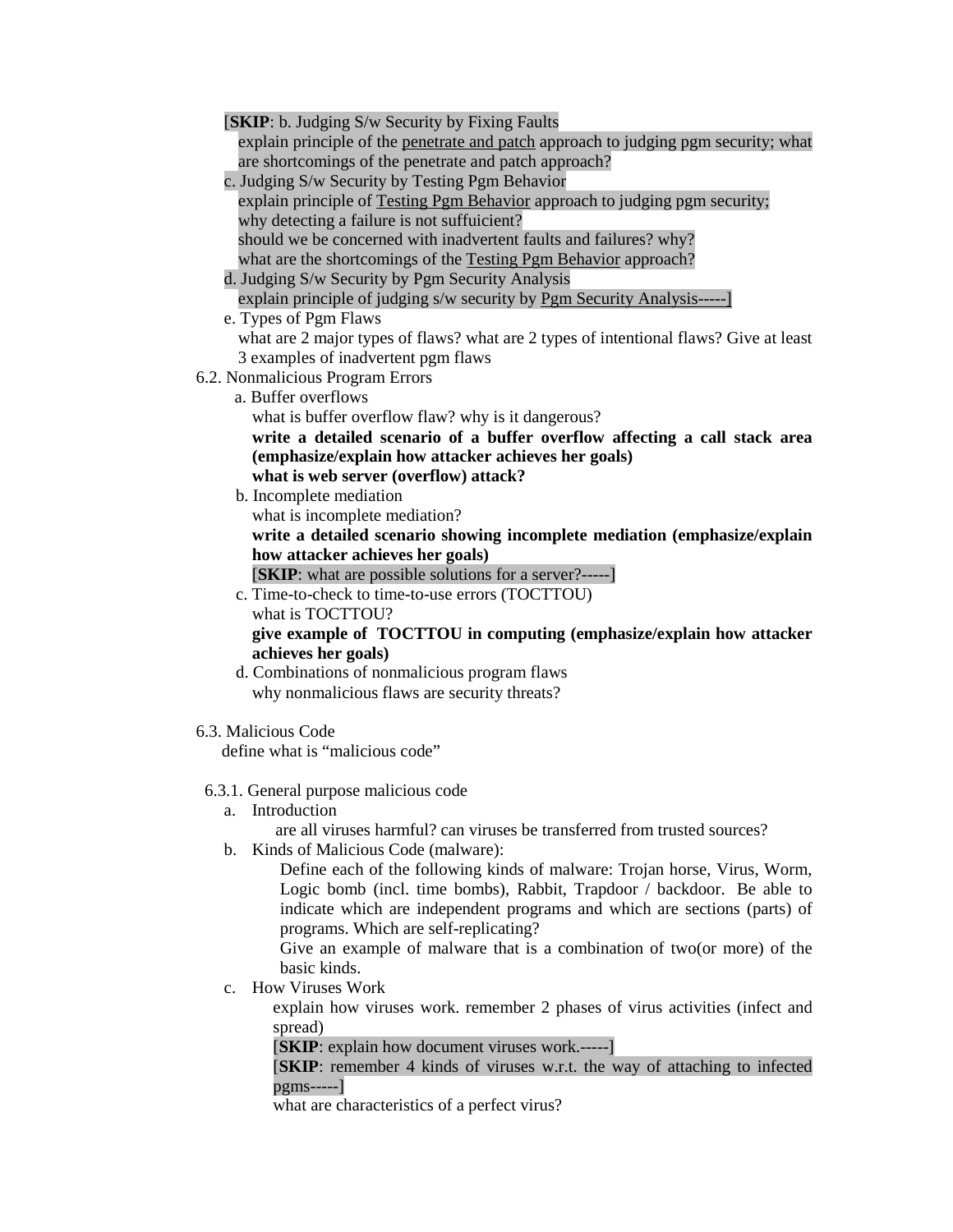**where viruses can hide and which of these hiding places are best for viruses and why?** 

d. Virus Signatures

 what is Virus Signature? What patterns define Virus Signatures? what are polymorphic viruses? Why are they more difficult to detect?  **examples of polymorphic virus mutations**

e. Preventing Virus Infections

list t least 5 of the 7 recommended ways of Preventing Virus Infections

f. Seven Truths About Viruses

be able to confirm or deny each of the seven truths or their negations (e.g., you should be able to qualify as "false" the following statement: "Viruses can infect only some OSs")

# [**SKIP**:

g. Case Studies

what was the impact of Internet worm (1988)?

 what kind of attack and on what target was performed by Code Red (2001)? what are web bugs? how they work? How can they be neutralized (located/blocked/deleted)?-----]

h. virus removal and system recovery after infection describe virus removal and system recovery after infection when infected file can't be recovered?

## 6.3.2. Targeted malicious code

a. Trapdoors

what is a trapdoor? who and why can insert it into code? give examples of benevolent trapdoors

b. Salami attack

what is salami attack: define and give example. what types of computations are easy targets for salami attacks?

c. Covert channels (CCs)

## i. **What is a covert channel – define and give examples. How programmers create CCs?**

give examples how leaked data can be hidden to create CCs?

ii. List types of Covert Channels

[**SKIP**: iii. Describe in a sufficient detail an example of a storage Covert Channel-----]

[**SKIP**: describe how CC can be created by using: file locks / disk storage quota / existence of a file-----]

[**SKIP**: why storage CCs require synchronization?-----]

[**SKIP**: iv. How timing CCs convey information? Describe in a sufficient detail an example of a Timing Covert Channel.-----]

[**SKIP**: v. Name two techniques for identifying potential Covert Channels. What is the basic idea behind the Shared Resource Matrix method? Use an example to describe the Shared Resource Matrix method. What is the basic idea behind the Information Flow Method? Use an example (e.g, a 3 statement program with different kinds of statements) to describe the Information Flow Method.-----]

vi. Can covert channels be prevented in open systems? Why?

6.4. Controls for Security

a. Introduction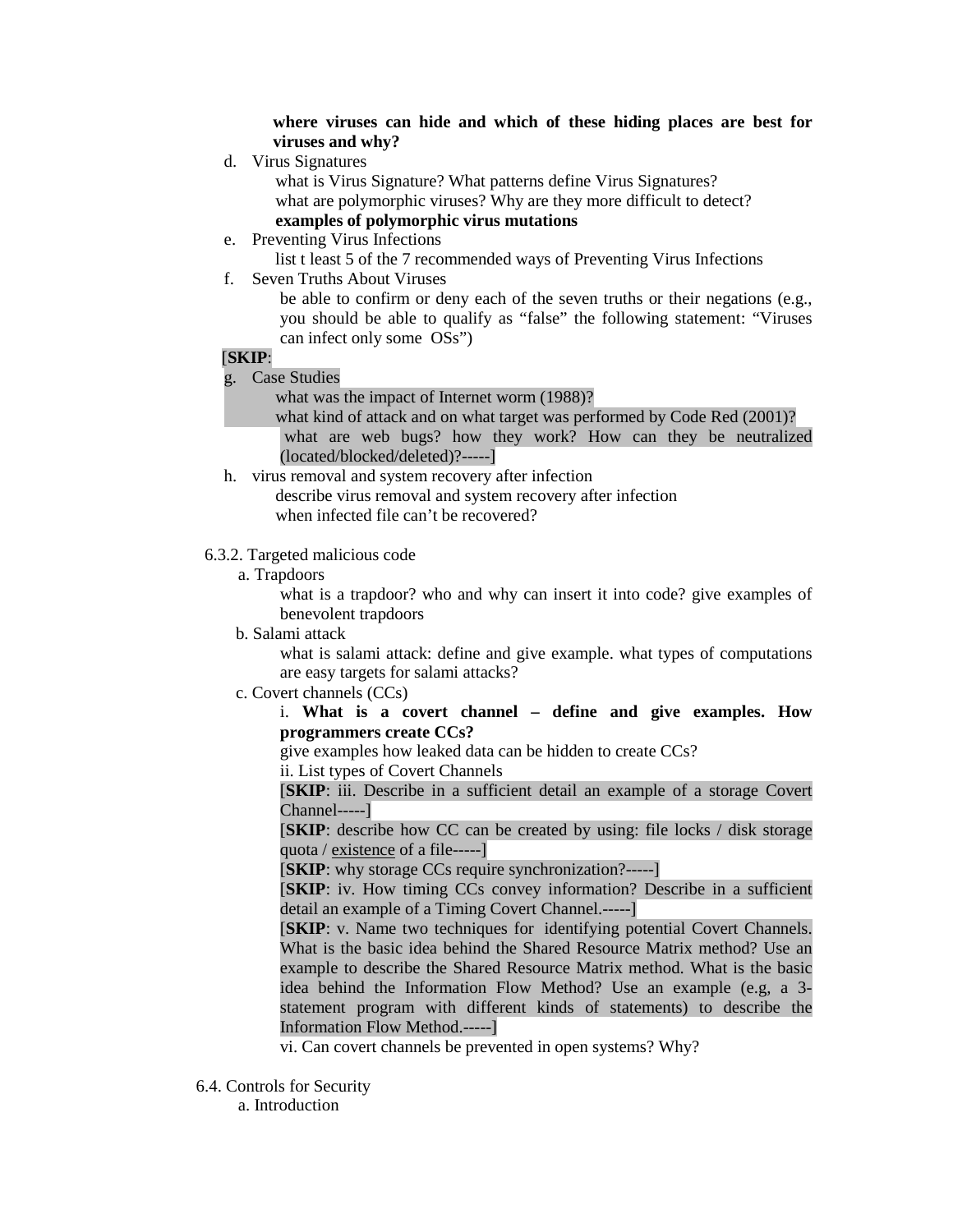List three types of security controls.

b. Developmental controls for security

**Why security controls should be used in software development? Give example of a fundamental principle of s/w engineering that contributes to security (we listed 3).** 

How modularity / encapsulation / info hiding improves security?

[**SKIP**: Be able to discuss each of the following techniques for building solid software:

1) Peer reviews

How reviews / walkthroughs / inspections differ from each other? How can they improve security?

2) Hazard analysis

Remember two major components: hazard lists and what-if scenarios. How can it improve security?

3) Testing

Define Module/component/unit testing, integration testing, function testing, performance testing, acceptance testing, installation testing, regression testing.

Types of testing w.r.t. code availability.

How can testing improve security?-----]

- 4) Good design
	- i. Modularity / encapsulation / info hiding (covered above)

ii. **Fault tolerance – What are principles of fault-tolerant approach? Explain majority voting / recovery block. How can it improve security?** 

[**SKIP**: iii. Consistent failure handling policies— Name three ways of handling failures

- iv. Design rationale and history— How can it improve security?
- v. Design patterns— How can it improve security?-----]
- [**SKIP**: 5) Risk prediction & management— Why is it important for security?
- 6) Static analysis— Define it. What program elements are checked by static analysis? How can it improve security?
- 7) Configuration management (CM)— Define CM. Define corrective changes, adaptive changes, perfective changes, preventive changes.

What is a baseline and how is it used for CM? What are deltas, and how are they used for CM? What is conditional compilation and how is it used for CM?

What is the purpose of configuration auditing?

What is the purpose of status accounting?

What is Configuration Control Board (CCB)?

What are security benefits of configuration management?

8) Additional developmental controls

How learning from pgm development an maintenance mistakes can improve pgm security?

How (formal) proofs of program correctness can improve security? What are their practical limitations?-----]

**c. OS controls for security** 

**What is "trusted software"? How can it be used for an OS?**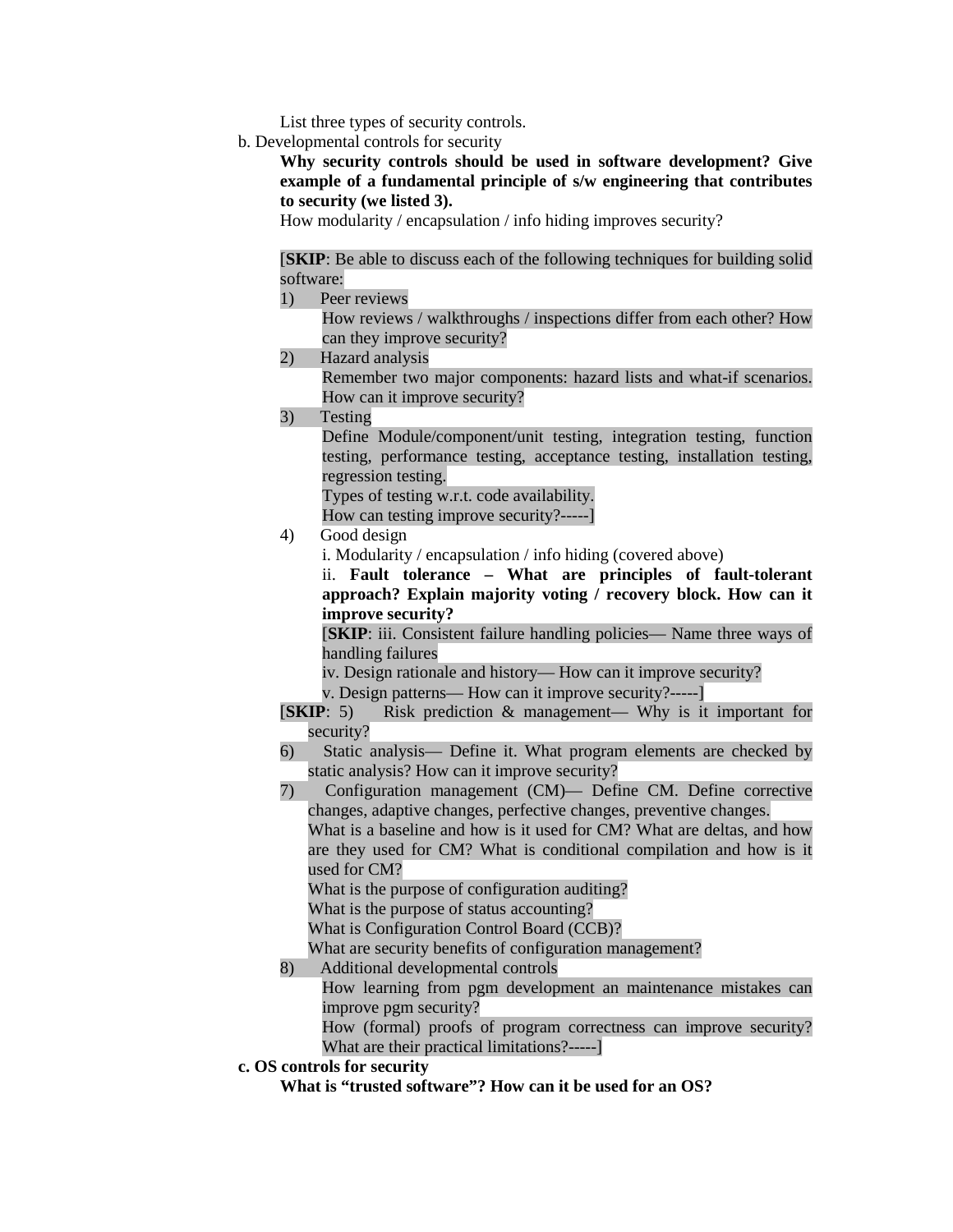**What are 3 mentioned ways of of increasing system security if untrusted pgms are present? Explain notions of mutual suspicion / confinement / access log, and tell how mutual suspicion / confinement / access log improve s security.** 

d. Administrative controls for security

**List at least 2 administrative controls for security (we mentioned 3). Explain how standards / security audits / separation of duties in pgm development contribute to better security.** 

### **Lecture Section 7 (Ch.9): Legal, Privacy, and Ethical Issues in Computer Security**

- *Note*: Since the slides were covered ion lecture and posted just days before exam, only a few topics (that is, slides) will be required for the Final Exam, as listed below.
	- 7.1. Basic Legal Issues
		- a. Protecting Programs and Data
			- What is the role of a copyright?

**Which of the following are protected under** *copyrights***: ideas, expression of ideas, tangible objects, ways to make tangible objects, or trade secrets?** What properties must creative work of mind possess to become intellectual property (IP), protectable under copyrights?

What is the role of a patent?

**Which of the following are protected under** *patents***: ideas, their expression, tangible objects, ways to make tangible objects, or trade secrets?**

What are trade secrets? How trade secrets can protect IP (intellectual property)? **Which of the following are protected as** *trade secrets***: ideas, their expression, tangible objects, ways to make tangible objects, or secrets providing competitive edge?**

Is reverse engineering of a trade secret, a copyrighted material, or a patented object/process a legal activity?

### **[SKIP:**

**Which forms of IP (intellectual property) protection are best suited for**  *hardware***? Which forms of IP protection are best suited for** *firmware (microcode)***? Which forms of IP protection are best suited for** *object code***? Which forms of IP protection are best suited for** *source code***? -----]**

b. Information and the Law

### **[SKIP:**

Name at least 3 characteristics of information as an object of value. **Are copyrights, patents, and trade secrets sufficient to cover all protection needs? Why or why not?**

What controls can be used if copyrights, patents, and trade secrets are not sufficient to cover protection needs?------]

**List all law categories/subcategories named in class.**